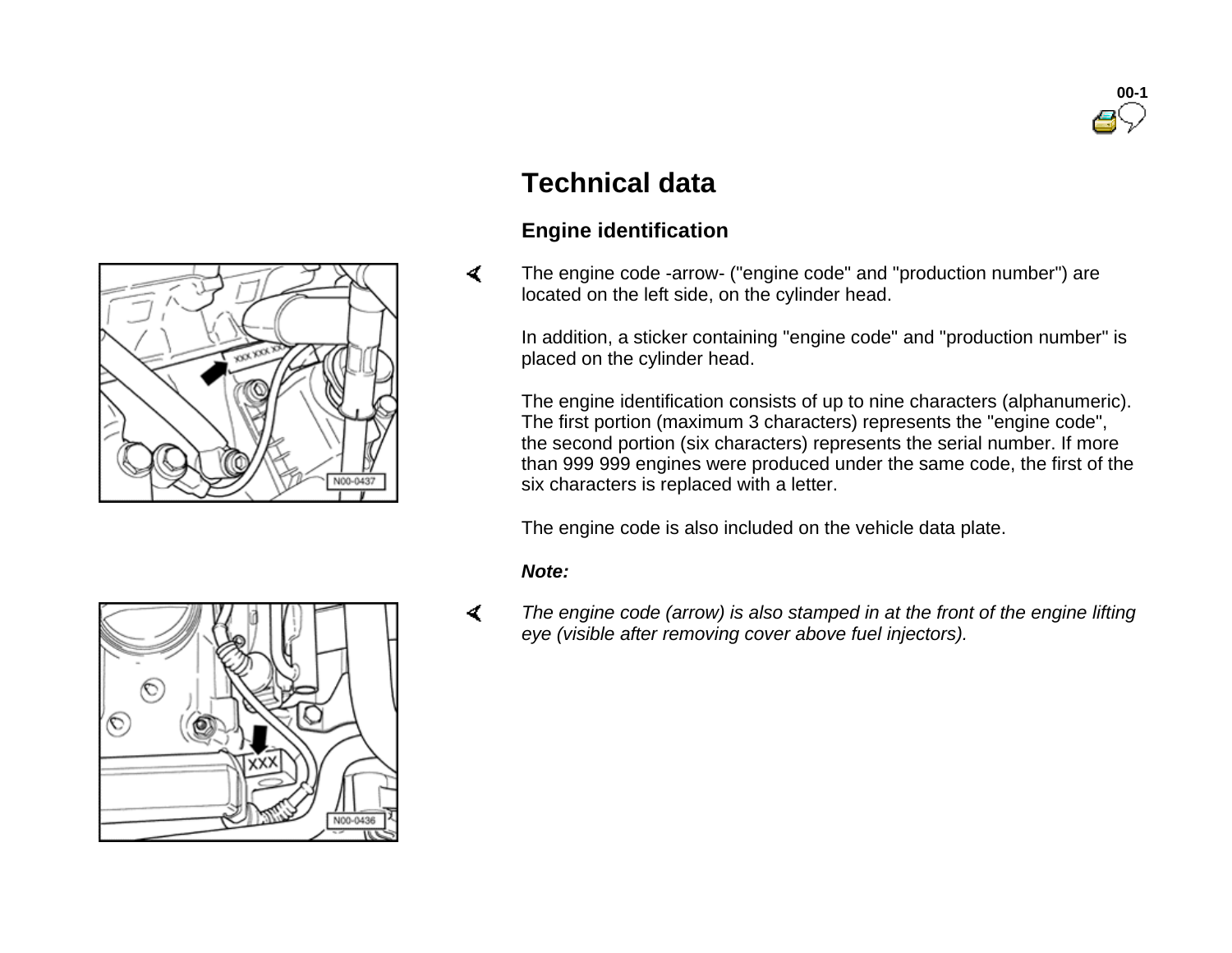**00-2**

## **Engine specifications**

| <b>Code letters</b>                    |               | <b>AUG</b>      | <b>AWM</b>      |  |
|----------------------------------------|---------------|-----------------|-----------------|--|
| Manufactured                           |               | 05.00 →10.00    | 11.00 ₺         |  |
| <b>Displacement</b>                    | <b>Liters</b> | 1.8             | 1.8             |  |
| Output                                 | kw @ RPM      | 110/5700        | 125/5900        |  |
| Torque                                 | Nm @ RPM      | 210/1750 - 4600 | 225/1950 - 5000 |  |
| <b>Bore</b>                            | diameter mm   | 81.0            | 81.0            |  |
| <b>Stroke</b>                          | mm            | 86.4            | 86.4            |  |
| Compression ratio                      |               | 9.3             | 9.3             |  |
| <b>RON</b>                             |               | 95 unleaded     | 95 unleaded     |  |
| Fuel injection                         |               | Motronic ME7.5  | Motronic ME7.5  |  |
| Ignition                               |               | Motronic ME7.5  | Motronic ME7.5  |  |
| Emissions limits according to          |               | <b>ULEV</b>     | <b>ULEV</b>     |  |
| E-gas system                           |               | Yes             | Yes             |  |
| Knock sensor control                   |               | Yes             | Yes             |  |
| On Board Diagnostic (OBD)              |               | Yes             | Yes             |  |
| Oxygen sensor control                  |               | Yes             | Yes             |  |
| Catalytic converter                    |               | Yes             | Yes             |  |
| <b>Exhaust Gas Recirculation (EGR)</b> |               | <b>No</b>       | <b>No</b>       |  |